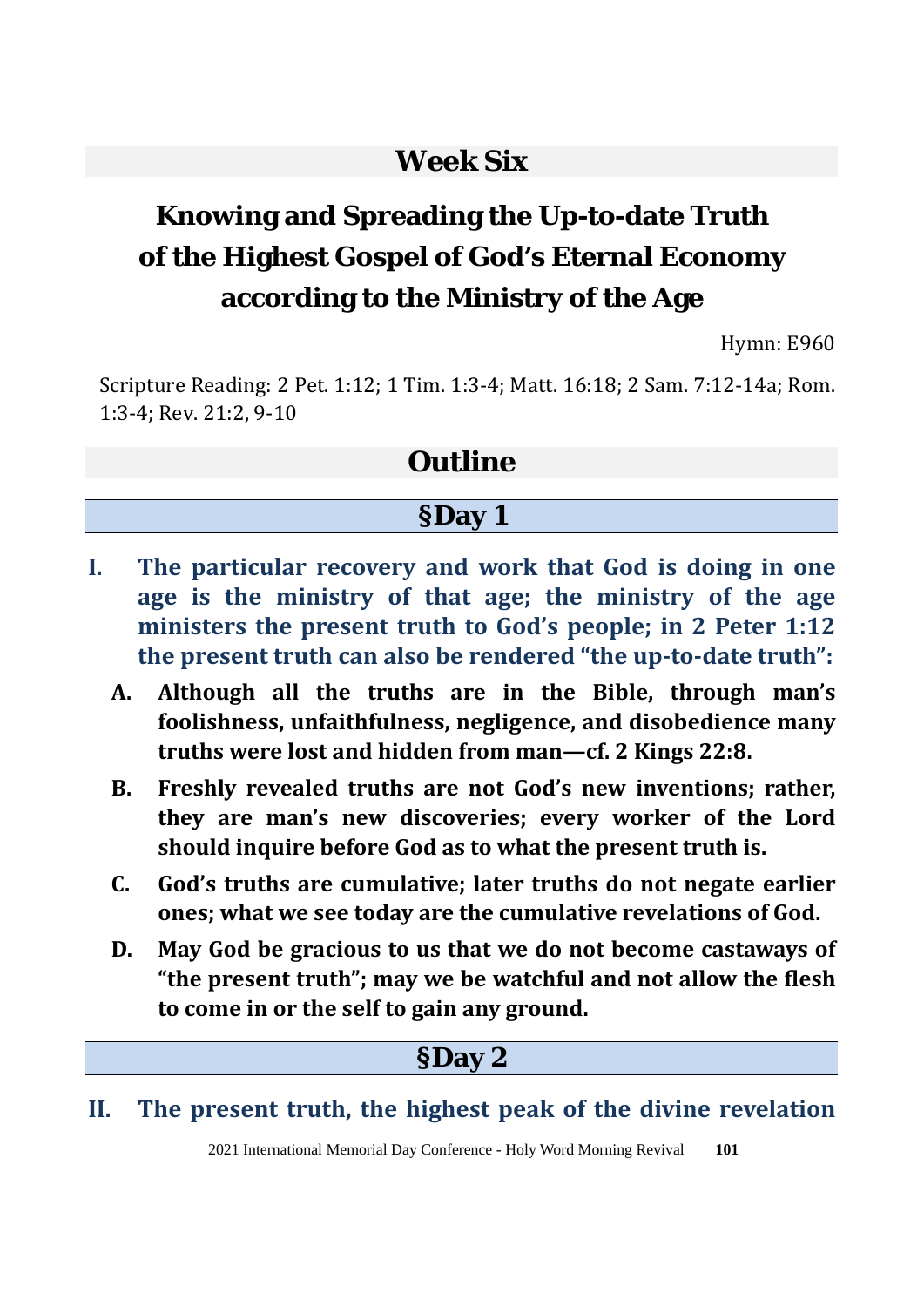**given to us by God through the ministry of this age, is the revelation of the eternal economy of God; the gospel of God's eternal economy is "the gospel of the promise made to the fathers" (Acts 13:32)—the promise that the seed of David would become the Son of God, that is, that a human seed would become a divine Son (vv. 22-23, 33-34; 26:6, 16-19; 2 Sam. 7:12-14a; Rom. 1:3-4; Matt. 22:41-45):** 

- **A. We should not preach a gospel that has been lowered down to what we think is the level of people's understanding; we should preach an uplifted gospel and never lower the concept (1 Thes. 1:1, 3-4, 10; 5:23; 1 Cor. 2:7-13); we must believe that within man there is a God-created ability to receive and understand the things of God (Job 32:8; Zech. 12:1; Eccl. 3:11; Acts 17:26-29; Isa. 43:7).**
- **B. We must present the truth concerning the eternal economy of God item by item according to the entire Bible; this is the Lord's special commission to us—1 Cor. 1:9; 9:16-17, 23; 1 Tim. 1:3-4; 2:7; 4:16; 2 Tim. 1:11; 2:2, 15; Col. 1:28.**

- **III. The seed of David becoming the Son of God speaks of the process of Christ's being designated the firstborn Son of God by resurrection—Rom. 1:3-4:** 
	- **A. Paul said that he was separated unto the gospel of God concerning God's Son, which indicates that the gospel of God is a gospel of sonship for the reality of the Body of Christ—vv. 1, 3-4; 8:28-30; 12:5.**
	- **B. Romans 1:3-4 is the fulfillment of the prophecy in typology in 2 Samuel 7:12-14a, unveiling the mystery of God becoming man to make man God in life and in nature but not in the Godhead.**
	- **C. By incarnation Christ, the only begotten Son of God in His divinity (John 1:18), put on the flesh, the human nature, which had nothing to do with divinity; in His humanity He was not the**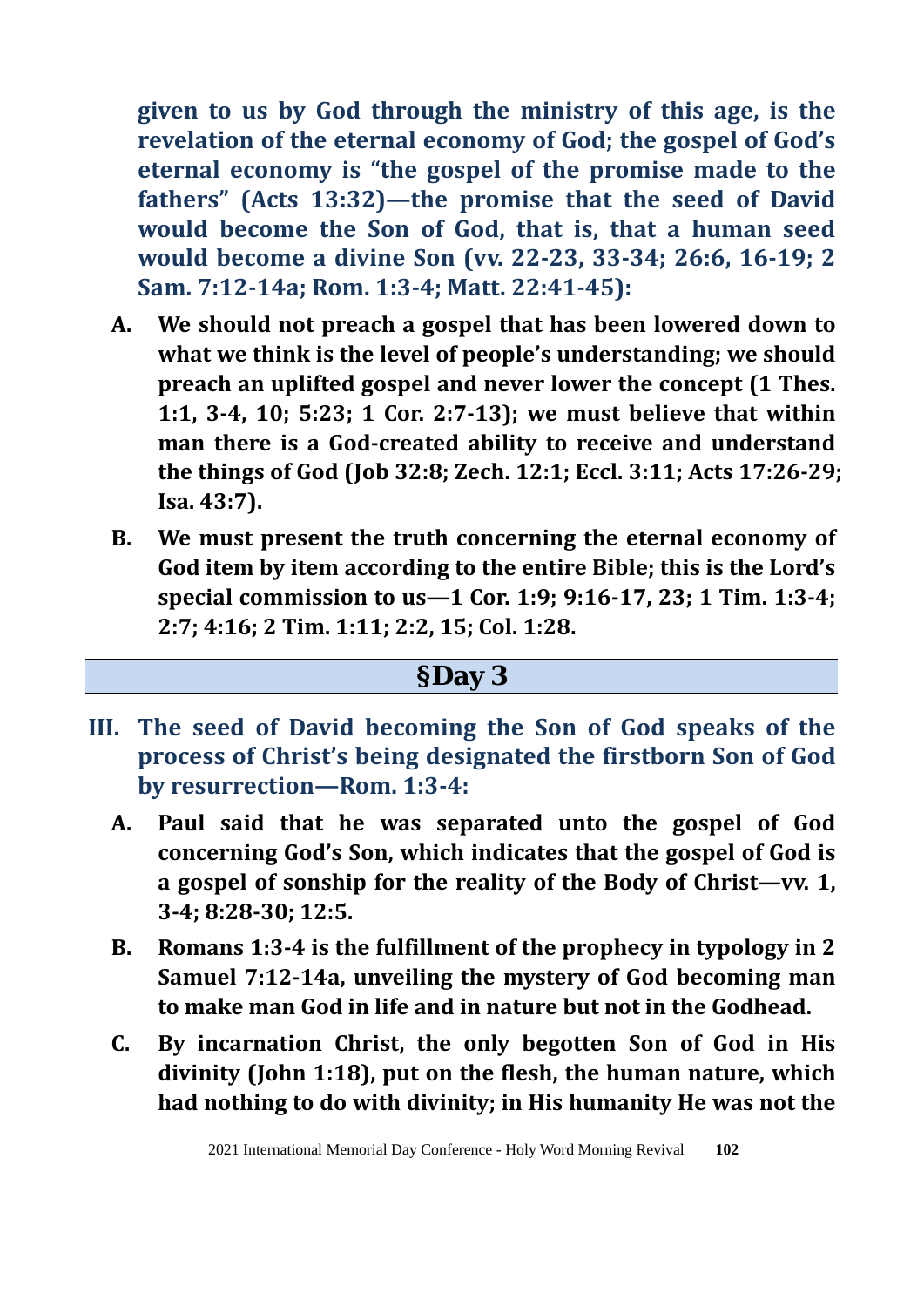**Son of God.**

- **D. In resurrection His humanity was deified, sonized, meaning that He was designated the Son of God in His humanity, becoming the firstborn Son of God and possessing both divinity and humanity—Rom. 8:29.**
- **E. Thus, in Christ God was constituted into man, man was constituted into God, and God and man were mingled together to be one entity, the God-man.**
- **F. God's gospel and His intention in His economy are to build God into man and man into God; this building is God becoming a man (the seed of David) that man might become God (the designated Son of God)—John 14:23; 15:4-5; Rom. 1:3-4.**
- **G. This gospel was spoken by the Lord Jesus when He said, "Truly, truly, I say to you, Unless the grain of wheat falls into the ground and dies, it abides alone; but if it dies, it bears much fruit"—John 12:24:** 
	- 1. If a seed dies by being buried in the soil, it will eventually sprout, grow, and blossom in resurrection, because the operation of the seed's life is activated simultaneously with its death—1 Cor. 15:36; 1 Pet. 3:18.
	- 2. The divinity, the Spirit of holiness, in Christ became operative in His death, and in resurrection He "blossomed" to be the firstborn Son of God and the life-dispensing Spirit, imparting His divine life into us to make us His many brothers—Rom. 8:29; 1 Cor. 15:45b.
	- 3. The prototype is the firstborn Son of God, and the reproduction is the many sons of God, the members of the prototype to be His Body, which consummates in the New Jerusalem—Col. 1:18; 1 Pet. 1:3.

- **IV. The seed of David becoming the Son of God speaks of the process of our being designated the many sons of God by resurrection—Heb. 2:10-11:** 
	- **A. Christ has already been designated the Son of God, but we are still in the process of designation, the process of being sonized,**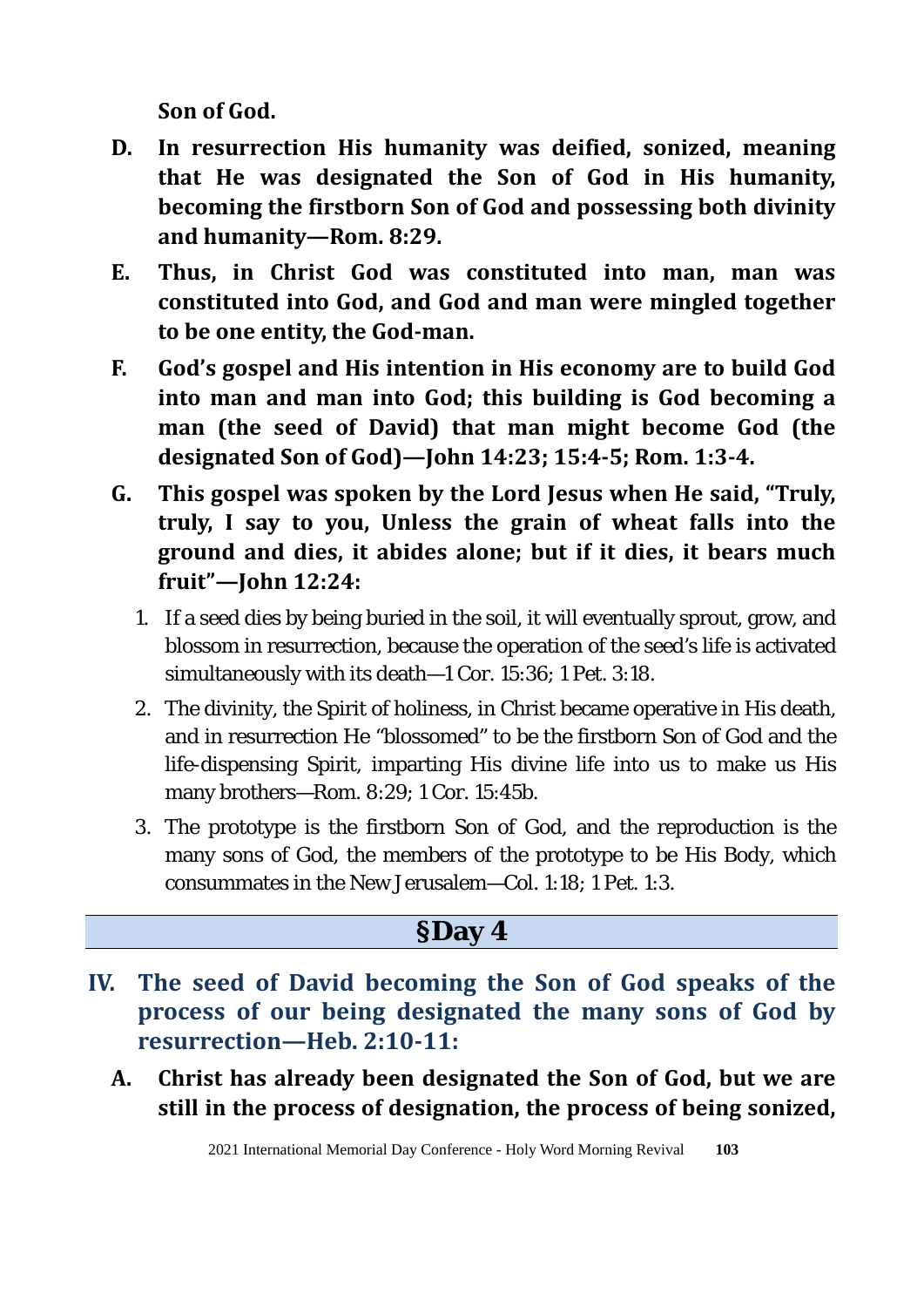**deified—Rom. 8:28-29.** 

#### **B. The life of the Son of God has been implanted into our spirit—v. 10:**

- 1. Now we, like the seed that is sown into the earth, must pass through the process of death and resurrection—John 12:24-26.
- 2. This causes the outer man to be consumed, but it enables the inner life to grow, to develop, and ultimately, to blossom from within us; this is resurrection—1 Cor. 15:31, 36; 2 Cor. 4:10-12, 16-18.

## **C. In resurrection Christ in His humanity was designated the Son of God, and by means of such a resurrection we also are in the process of being designated sons of God—Rom. 8:11:**

- 1. The process of our being designated, sonized, deified, is the process of resurrection with four main aspects—sanctification, transformation, conformation, and glorification—6:22; 12:2; 8:29-30.
- 2. The key to the process of designation is resurrection, which is the indwelling Christ as the rising-up Spirit, the designating Spirit, the power of life in our spirit—John 11:25; Rom. 8:10-11; Acts 2:24; 1 Cor. 15:26; 5:4:
	- a. We urgently need to learn how to walk according to the spirit, to enjoy and experience the designating Spirit—Rom. 8:4, 14; Matt. 14:22-23; Mark 1:35-38; Psa. 62:8; 102 title.
	- b. The more we touch the Spirit, the more we are sanctified, transformed, conformed, and glorified to become God in life and in nature but not in the Godhead for the building up of the Body of Christ to consummate the New Jerusalem— 1 Cor. 12:3; Rom. 10:12-13; 8:15-16; Gal. 4:6.

- **D. The more we grow in life and pass through the metabolic process of transformation, the more we are designated the sons of God—2 Cor. 3:18, 6, 16; 5:4, 9, 14-15; 1:12; 12:7-9:** 
	- 1. This metabolic process is the building up of the church as the Body of Christ and the house of God by the building of God into man and man into God—Rom. 12:2; Eph. 1:22-23; 2:20-22.
	- 2. Humanity is designated in divinity, and divinity and humanity are blended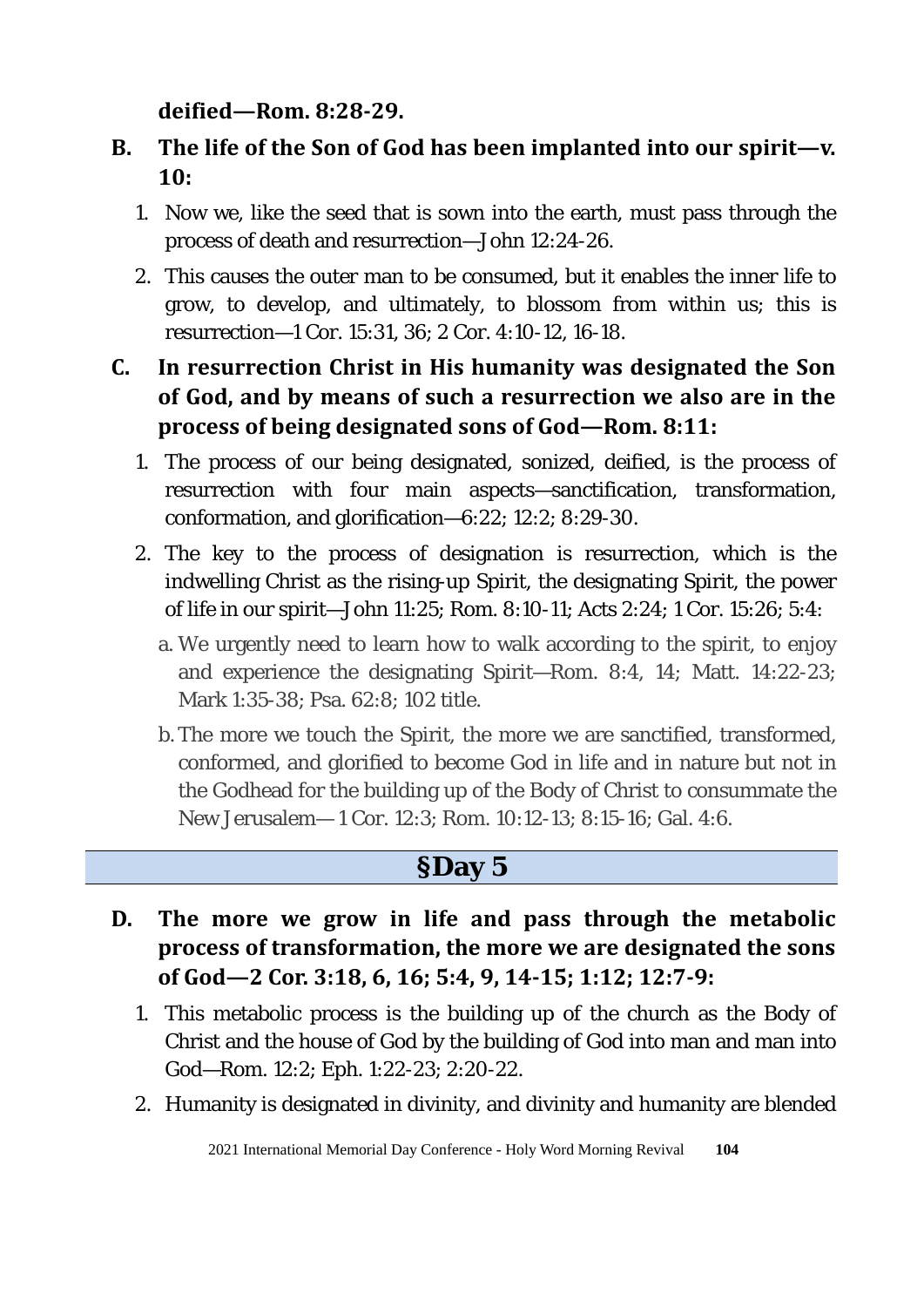as one; today we, seeds of humanity, are becoming sons of God in divinity through the process of God's building—Matt. 16:18; Eph. 3:16-19; Rev. 21:2, 9-10.

- 3. God's economy and goal according to His heart's desire are to build Himself into man and to build man into Him; this building will consummate in the New Jerusalem as a great, corporate God-man, the totality of all the sons of God—v. 7.
- 4. One day this process will be completed, and for eternity we will be the same as Christ, God's firstborn Son, in our spirit, soul, and body—1 John 3:2; Rom. 8:19, 23; Hymns, #948, stanza 2.
- **E. On God's side, the Triune God has been incarnated to be a man; on our side, we are being deified, constituted with the processed and consummated Triune God so that we may be made God in life and in nature but not in the Godhead to be His corporate expression for eternity; this is the highest truth, and this is the highest gospel.**

- **V. We need to be constituted with and spread the highest truth of God's eternal economy by using the Life-studies and the Recovery Version with the footnotes; they are for life ministering, for truth releasing, and for opening up the books of the Bible—Job 10:13; cf. Eph. 3:9:**
	- **A. The Lord's recovery is the recovery of the light of the truth; the most urgent need on the earth today is the truth of this age:**
		- 1. The Life-studies with the Recovery Version and all the footnotes are the most prevailing key to open up the Bible to us; they are not to replace the Bible but to bring people into the Bible—Acts 8:26-39.
		- 2. We must consider the text of the Recovery Version with the footnotes and the Life-studies as a textbook for prayerful studying; if we merely read them in a light way, we will only receive some temporary nourishment and inspiration; however, when what we read becomes the truth in our enlightened memory, it becomes a constant and eternal nourishment to us—Psa. 119:130.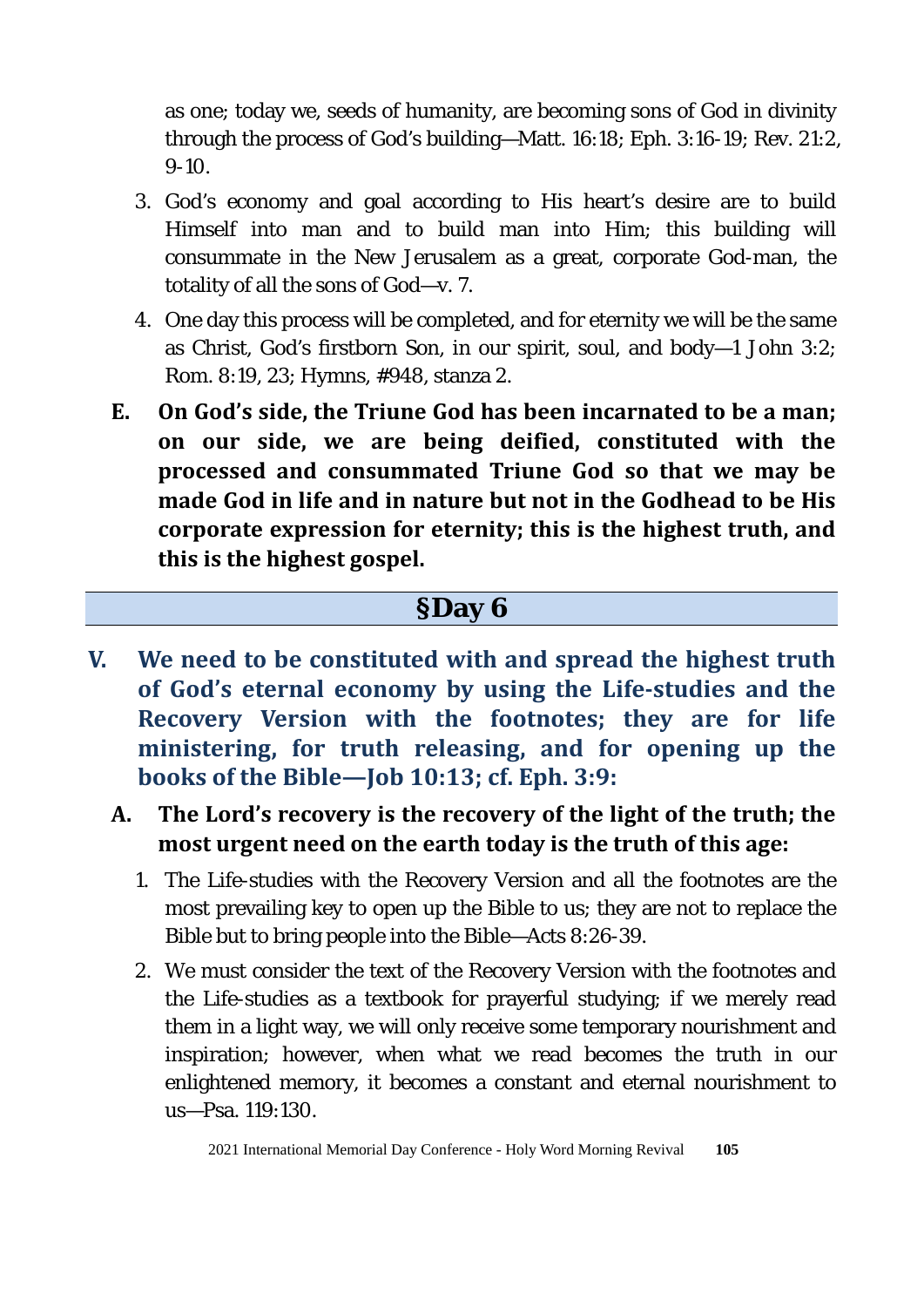- 3. The intention and goal of the Life-study messages are to "open up the mine" of the truth of the Bible for us to dig out the treasures; "I have published many things that need your spending years to get into"—The Collected Works of Witness Lee, 1984, vol. 2, "Elders' Training, Book 3: The Way to Carry Out the Vision," p. 316.
- **B. Today we must bear the responsibility for spreading the translated, interpreted, and understood divine truths for the Lord's recovery:**
	- 1. The proper understanding of the Bible has been collected in our writings in order for us to study, learn, and spread the divine truths; the Recovery Version and the accompanying footnotes are the "crystallization" of the understanding of the divine revelation which the saints everywhere have attained to in the past two thousand years.
	- 2. The Lord has given us these precious truths for us to spread them not only to Christians but even to the unbelievers; what the Lord needs today is for thousands of His dear saints who love Him, who live to Him, and who know nothing but His recovery to take one way to spread the same truths to make them the faithful and prudent slaves to serve food to the Lord's people at the proper time; then we will fulfill the commission of the Lord's recovery—2 Cor. 5:14-15; Matt. 24:45.
	- 3. The increase of the church depends on the spread of the truth; only the truth can subdue and gain people; from now on we all should spend time to learn the truth of God's eternal economy and minister Christ to others for the multiplication and spread of the church—Acts 6:7; 12:24; 19:20.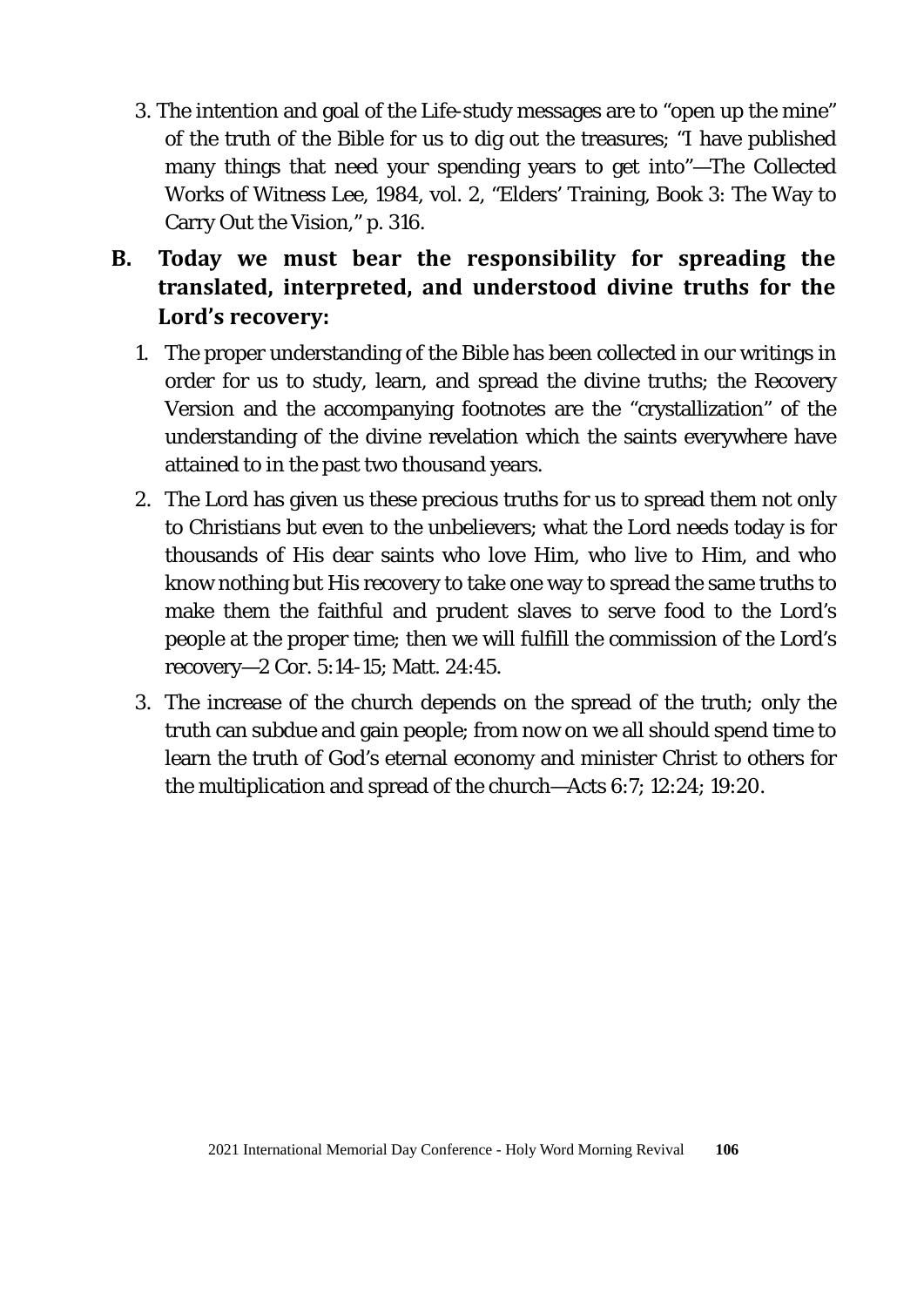#### **Morning Nourishment**

- 2 Pet. 1:12 …I will be ready always to remind you concerning these things, even though you know them and have been established in the present truth.
- Phil. 3:13-14 …But one thing I do: Forgetting the things which are behind and stretching forward to the things which are before, I pursue toward the goal for the prize to which God in Christ Jesus has called me upward.

The "present truth" [in 2 Peter 1:12] can also be rendered the "up-to-date truth." What is the up-to-date truth? Actually, all the truths are in the Bible; there is not one truth that is not in the Bible. Although they are all in the Bible, through man's foolishness, unfaithfulness, negligence, and disobedience many of the truths were lost and hidden from man. The truths were there, but man did not see them or touch them. Not until the fullness of time did God release certain truths during particular periods of time and cause them to be revealed once more. (CWWN, vol. 11, "What Are We?" pp. 843-844)

# **Today's Reading**

These freshly revealed truths are not God's new inventions. Rather, they are man's new discoveries. There is no need for invention, but there is the need for discovery. In past generations God revealed different truths. During certain periods of time, He caused men to discover these specific truths. We can see this clearly from the history of the church.

Take, for example, the raising up of Martin Luther in the sixteenth century. God opened his eyes to see the matter of justification by faith. He was a vessel raised up by God to unveil the truth of justification by faith….The fact [of justification by faith] already existed before Luther's time. Luther was merely the one who realized this truth in a stronger way; he was particularly outstanding in this truth. For this reason, this truth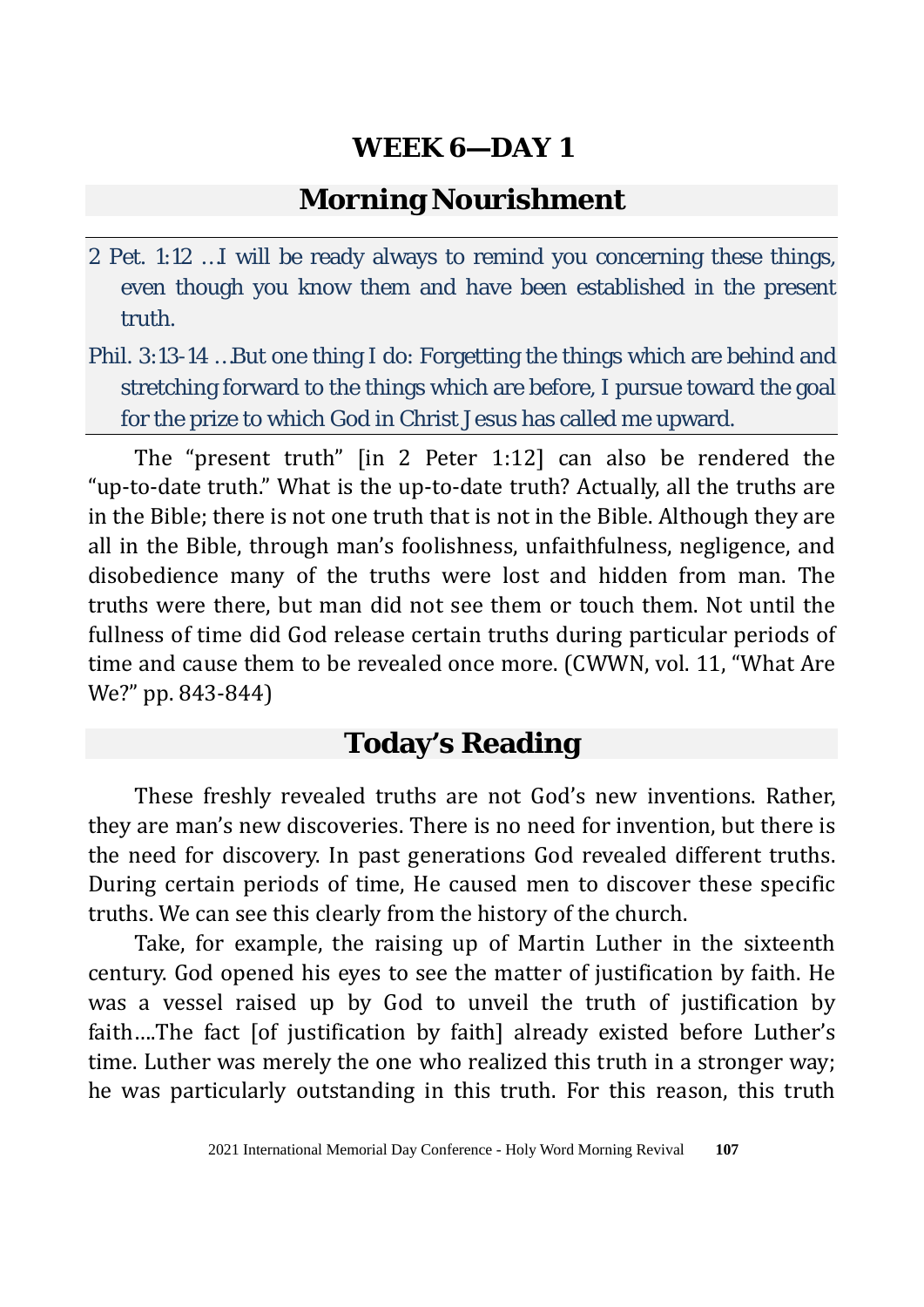became the "present truth" in that age.

Every worker of the Lord should inquire before God as to what the present truth is. We need to ask: "God, what is the present truth?"…Not only do we need to know the general truths, we must also be clear about God's present truth.

We know that God's truths are cumulative; later truths do not negate earlier ones. All the past truths of God form the foundation of the truths today. What we see today are the cumulative revelations of God. When God opens our eyes to see this fact, we begin to realize that we are living in the tide of God's will. This tide is a continuation of all the past works of God in previous ages.

Our hearts are full of thanksgiving to God. From all these brothers we have received much help. As Paul said, "Neither did I receive it from man" (Gal. 1:12). In the same way, we can say that although we have received help from our brothers, these revelations were not received from man. We received help from Luther, Zinzendorf, the Moravian Brethren, and the Keswick messages. Today we believe that God's ultimate goal is to have Christ as everything…. I believe that God has only one work today. It is the message of Colossians 1:18 which says that God desires to see Christ have the first place in all things. The basis of everything is the death, the resurrection, and the ascension of Christ. Other than Christ, there is no spiritual reality. This is God's "present truth."

We thank God that we can touch God's grand purpose. We need to humble and prostrate ourselves and to deny ourselves. We need to be clear that our work today is not just to save some souls or to help others become spiritual. Our goal is indeed the greatest and the most glorious. Thank God that we can know God's "present truth." May God be gracious to us so that we do not become the castaways of the "present truth." May we be watchful, and may we not allow the flesh to come in or the self to gain any ground. May God's will be accomplished in us. (CWWN, vol. 11, "What Are We?" pp. 844, 856-859)

Further Reading: CWWN, vol. 11, "What Are We?" pp. 843-859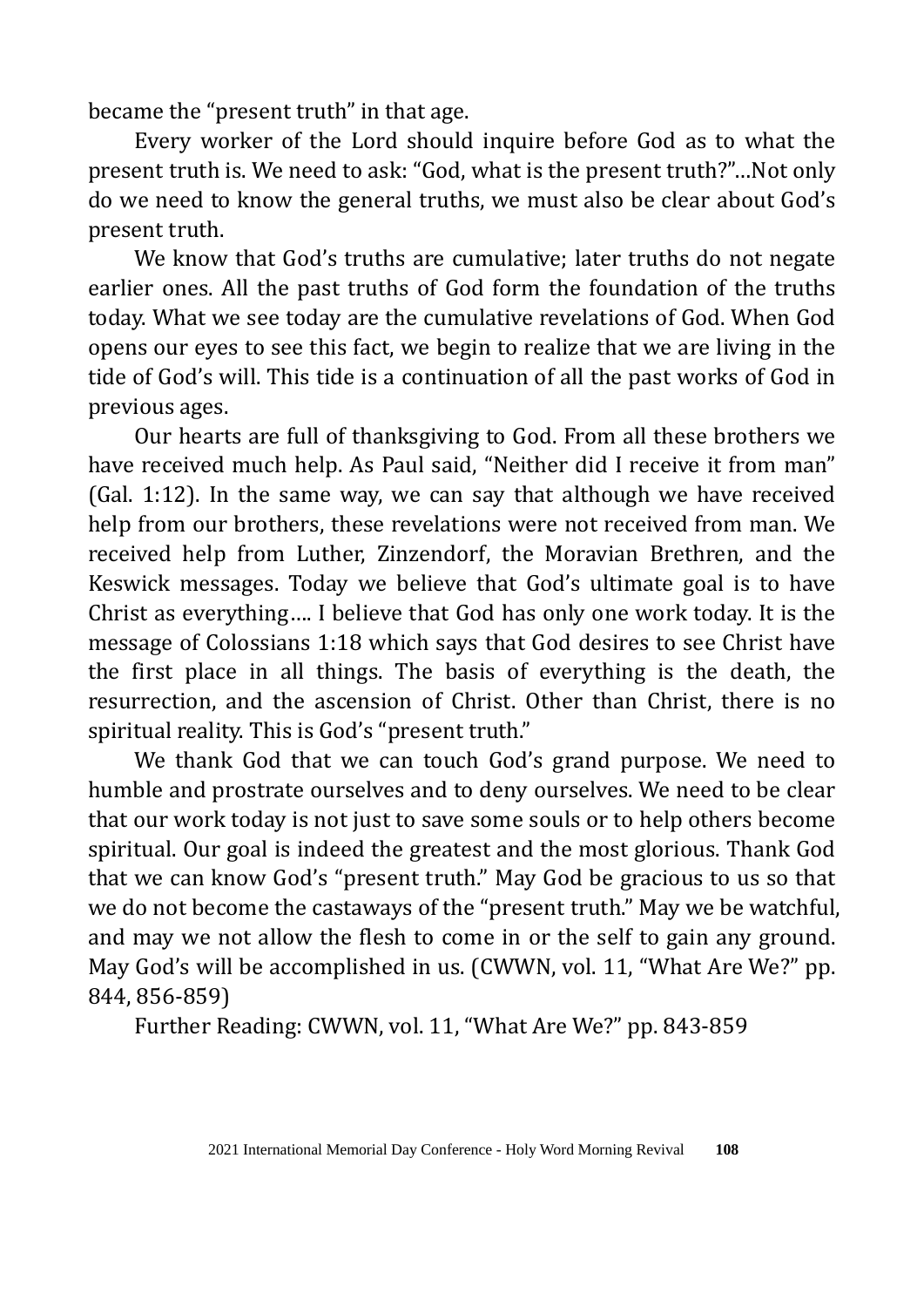# **Morning Nourishment**

- Rom. 1:1 Paul, a slave of Christ Jesus, a called apostle, separated unto the gospel of God.
- 3-4 Concerning His Son, who came out of the seed of David according to the flesh, who was designated the Son of God in power according to the Spirit of holiness out of the resurrection of the dead, Jesus Christ our Lord.

In Romans 1:1 Paul said that he was "separated unto the gospel of God," and then he goes on to say that the gospel of God concerns God's Son, Jesus Christ our Lord (1:3). This indicates that the gospel of God is a gospel of sonship. The goal of this gospel is to transform sinners into sons of God for the formation of the Body of Christ.

As we consider this matter of sonship, certain important words command our attention: designation, resurrection, sanctification, transformation, conformation, glorification, and manifestation. We are being designated sons of God through the process of resurrection. In this process a number of steps are involved. These steps include sanctification, transformation, conformation, and glorification….Glorification will also be the manifestation….On the day of our glorification, no one will need to ask us whether or not we are Christians, for we shall be manifested as sons of God. That manifestation will be the consummation of the process of designation by resurrection.

To serve God in the gospel is to serve Him not only in the matters of redemption, justification, and forgiveness, but especially in the matter of sonship…. According to this gospel, sinners in the flesh can be transformed into sons of God in the Spirit. What glad tidings! (Life-study of Romans, pp. 565, 578)

# **Today's Reading**

We must exercise our faith to preach… an uplifted gospel. We should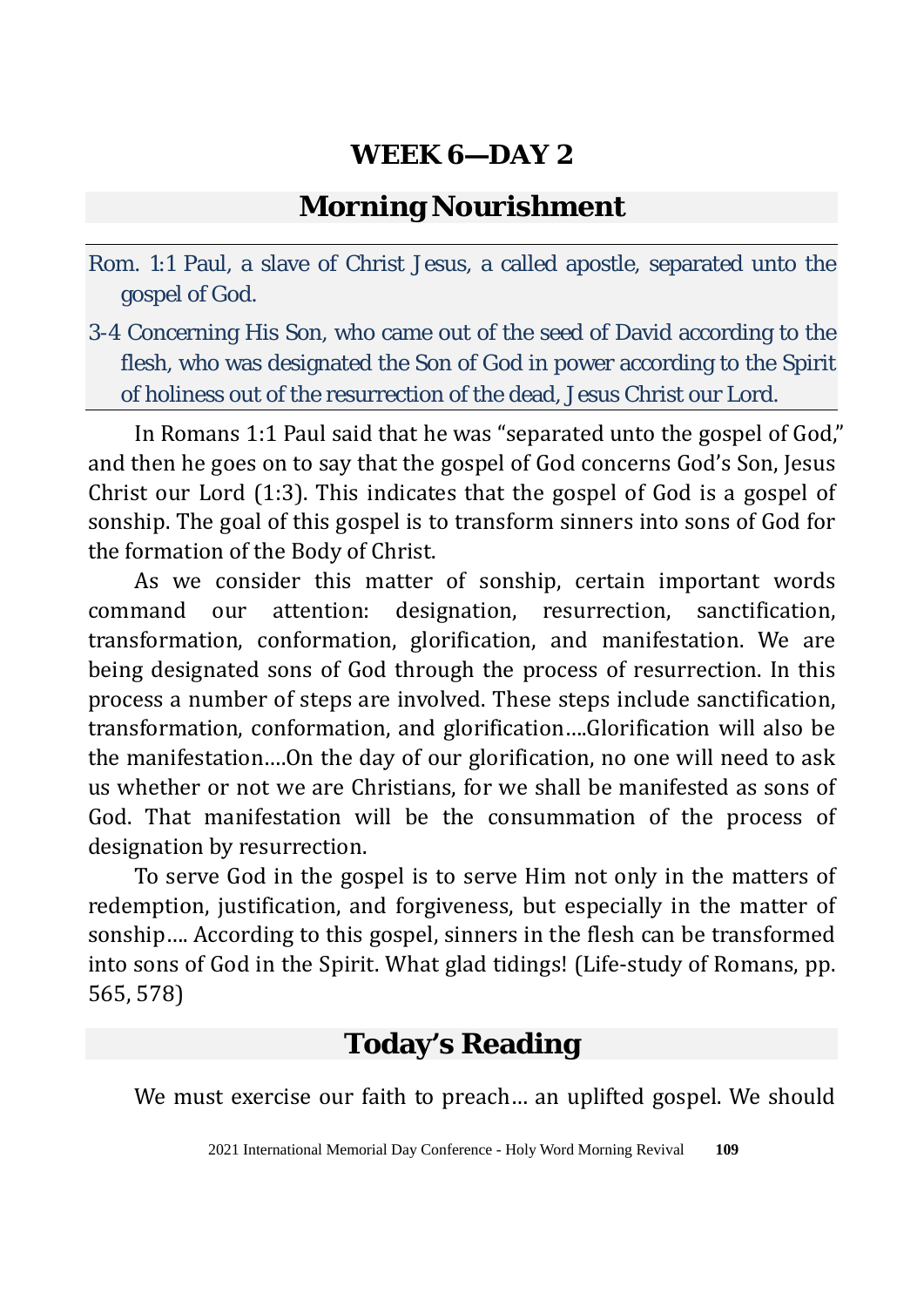not preach a gospel that has been lowered down to what we think is the level of people's understanding…. We need to realize that within man there is a God-created talent, ability, to receive God and to receive and understand His gospel.

Unbelievers can understand more of the gospel than we realize. Whenever we preach the gospel, we must believe that those listening were created by God with a certain ability, a talent, to receive and understand the message of the gospel. We need to improve our gospel preaching. We should preach an uplifted gospel and never lower the concept.

We need to preach an uplifted gospel, a gospel that covers more than the ABCs of God's salvation. This will satisfy the hunger and thirst that is within man because of the way God created him. It will also stir up the interest of those who hear to come again to hear the preaching of the gospel.

Man was created for God, and within him there is the ability to understand the things of God, and there is a hunger for these things. Therefore, as we preach the gospel in an uplifted way, we must believe that the hearers have the ability to understand what we are saying. We need to enrich and uplift the word of our gospel preaching. (Life-study of Exodus, pp. 1304-1306)

The embodiment of God is Christ, the realization of Christ is the Spirit, the issue of the Spirit is the Body of Christ, and the consummation of the Body of Christ is the New Jerusalem. These five mysteries cannot be clearly explained by today's traditional theology in Christianity….The Lord's burden given to us is that we bear the testimony of His recovery, and one of the main points is to refute and correct the defects and errors of traditional Christian theology. We cannot say that traditional theology is all wrong; in fact, some of it is quite right. Nevertheless, it is incomplete….We must present the truth concerning the economy of God item by item according to the entire Bible. This is the Lord's special commission to us. (CWWL, 1994-1997, vol. 2, "The Governing and Controlling Vision in the Bible," p. 307)

Further Reading: Life-study of Exodus, msg. 113; Life-study of Romans, msgs. 54-56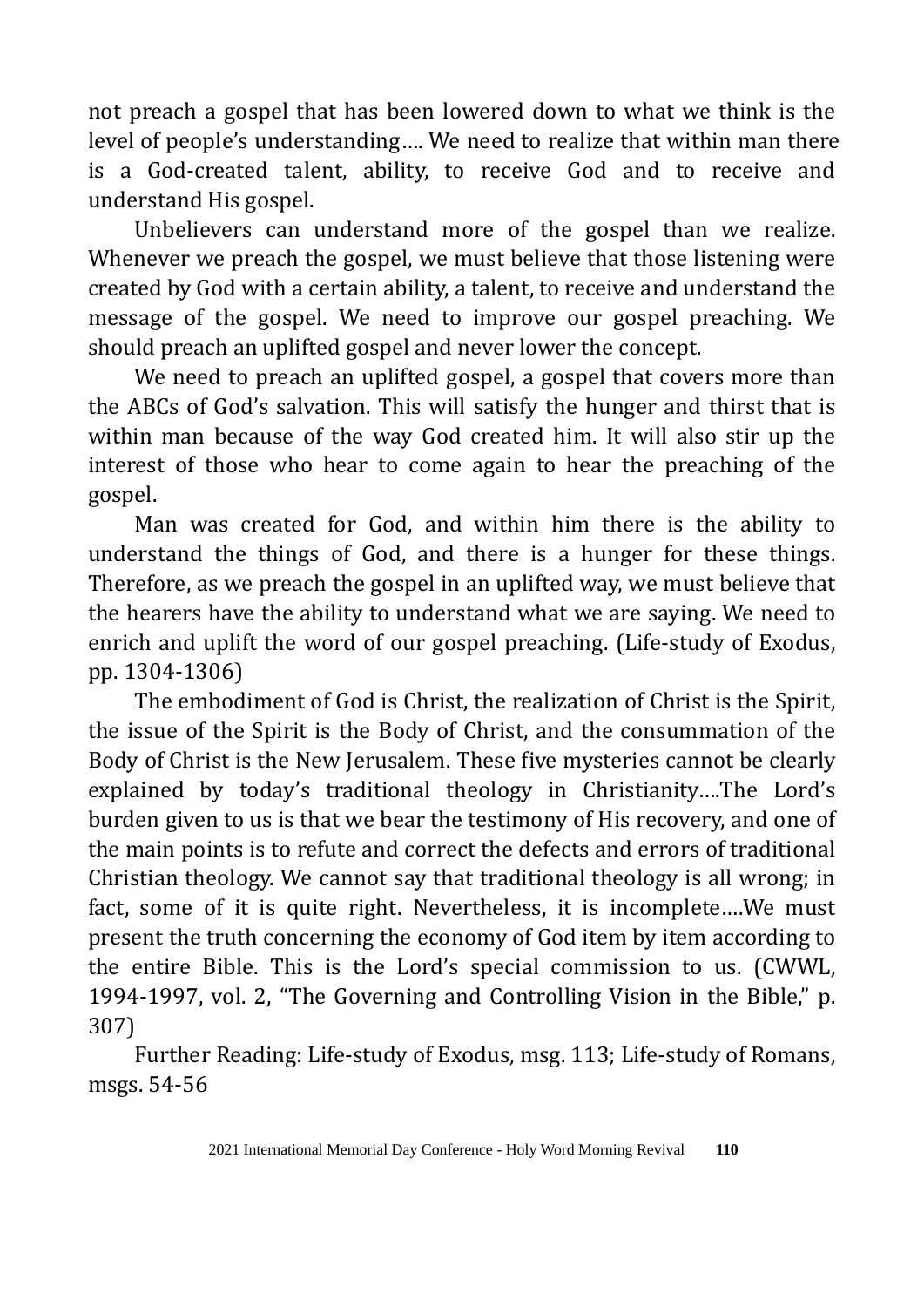# **Morning Nourishment**

2 Sam. 7:12-14 When your days are fulfilled and you sleep with your fathers, I will raise up your seed after you, which will come forth from your body, and I will establish his kingdom. It is he who will build a house for My name, and I will establish the throne of his kingdom forever. I will be his Father, and he will be My son…

God told David that He would build One to be David's seed and that this seed would be called God's Son. This seed would be both divine and human….Romans 1:3-4…tells us that in resurrection the seed of David was designated the Son of God. In their intrinsic significance, 2 Samuel 7:12-14a and Romans 1:3-4 reveal to us a human and divine person.

God in Christ became a man and went through some processes that this man could be designated something divine. In resurrection He was designated the firstborn Son of God. In and through resurrection Christ, the firstborn Son of God, became the life-giving Spirit, who now enters into us to impart, to dispense, Himself as life into our being to be our inner constitution, to make us a God-man just like Him. He was God becoming man, and we are man becoming God in life and in nature but not in the Godhead. (Life-study of 1 & 2 Samuel, pp. 167-168)

# **Today's Reading**

Jesus in His humanity, in that part, was not the Son of God. He was of the old creation, the old man, having the flesh, which is involved with Satan, sin, and the world. So this part had to be made divine, to be sonized, designated, that it might become a part of the Son of God.

It is very hard to say what the word designated means in Romans 1:4….Christ is a wonderful person. He has two parts: the man-part, the part of man, and the God-part, the part of God. The part of man is human. The part of God is divine…. His resurrection uplifted the humanity of Jesus into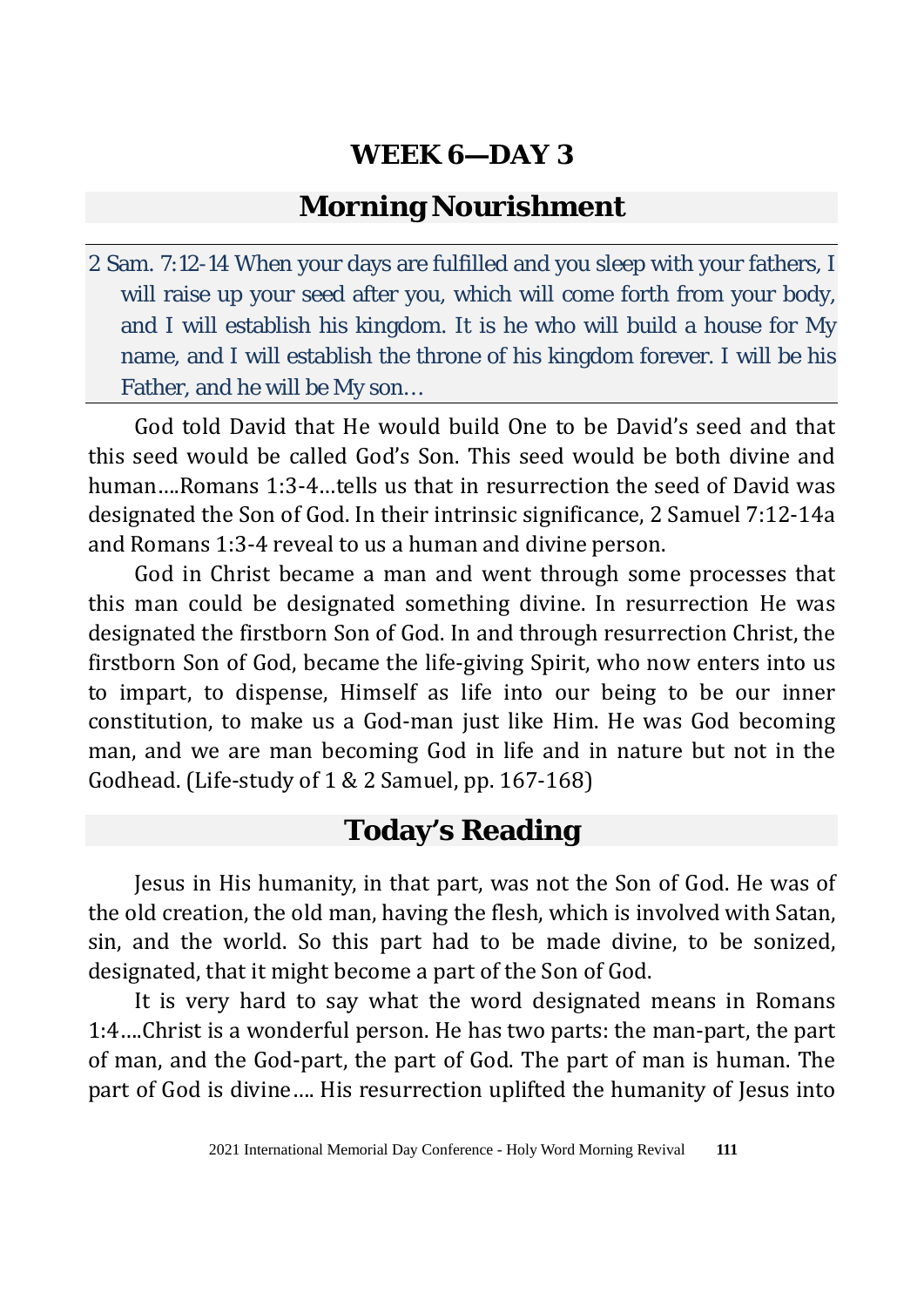the level of divinity. Here is the essence of the person of Christ. This is very, very deep. Jesus' divinity is the Spirit of holiness, having the divine power and the divine element to transform Jesus' humanity, making it divine. This is what it means to designate, and this is to sonize. This is the fulfillment of the prophecy in typology in 2 Samuel 7:12-14. (CWWL, 1994-1997, vol. 1, "Crystallization-study of the Epistle to the Romans," pp. 216-217)

Those responsible for the crucifixion of Christ did not realize that crucifixion was the best way for Him to be designated, to be glorified….If [a carnation] seed is put to an end by being buried in the soil, it will eventually sprout, grow, and blossom. In the same principle, through death and resurrection Christ "blossomed" as the Son of God. Satan expected the crucifixion of Christ to mark His termination, but the Lord Jesus knew that this was actually the beginning, that it would lead to His designation according to the Spirit of holiness out of the resurrection from the dead….Hallelujah, in resurrection Christ was designated the Son of God in power! (Life-study of Romans, p. 551)

In His resurrection, all His believers were born, regenerated, with Him as His millions of "twins" to make all these twins the same as He is (1 Pet. 1:3)….The prototype is the firstborn Son of God, and the reproduction is the many sons of God. The Firstborn indicates that more sons are coming.

He is such a prototype to produce millions of God-men. These millions of God-men are the mass reproduction who are exactly the same as the wonderful person Jesus Christ. This mass reproduction of the prototype becomes the members of the prototype to be His Body, the Body of Christ, and this Body of Christ consummates in the New Jerusalem, which is the corporate expression of the Triune God, processed and consummated in Christ and becoming the life-giving Spirit. (CWWL, 1994-1997, vol. 1, "Crystallization-study of the Epistle to the Romans," pp. 236-237)

Further Reading: Life-study of 1 & 2 Samuel, msgs. 24-25, 27-31; Life-study of 1 & 2 Chronicles, msgs. 2, 4, 7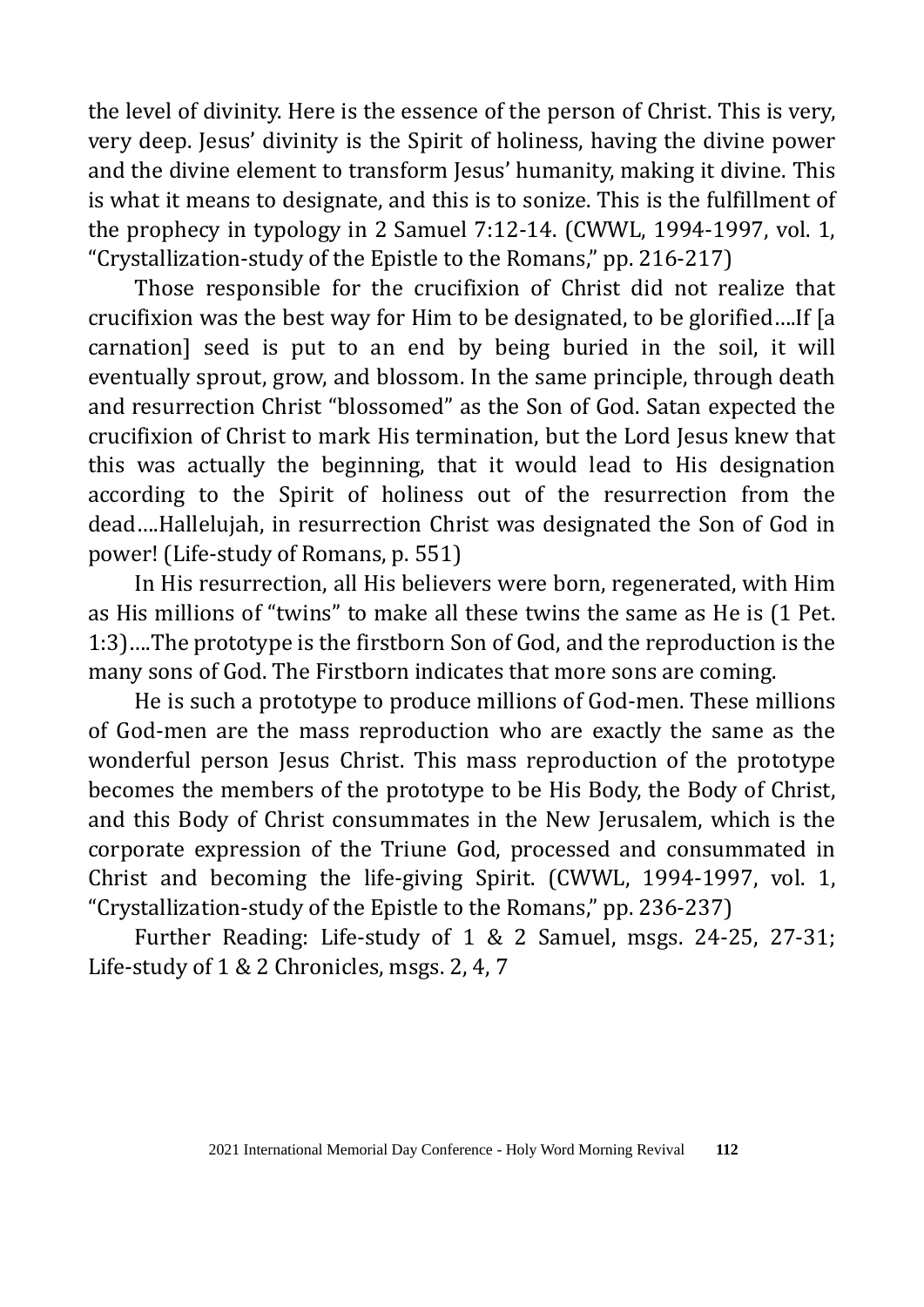# **Morning Nourishment**

Rom. 8:29-30 …Those whom He foreknew, He also predestinated to be conformed to the image of His Son, that He might be the Firstborn among many brothers;…these He also called;…these He also justified; and…these He also glorified.

4 …Us, who do not walk according to the flesh but according to the spirit.

We are designated the sons of God by a change in life through the process of resurrection. The day is coming when we shall reach the stage of "full blossom." That will be the time of the redemption, the glorification, of our body, which is the full sonship (Rom. 8:23). The life of the Son of God has been implanted into our spirit. Now we…must pass through the process of death and resurrection. This causes the outward man to be consumed, but it enables the inner life to grow, to develop, and, ultimately, to blossom. This is resurrection….We are daily being put to death so that we may share Christ's resurrection in a practical way. Hallelujah, we shall be designated sons of God by resurrection! (Life-study of Romans, p. 553)

# **Today's Reading**

A carnation seed is designated, not by being labeled, but by being sown into the earth and by growing gradually into a mature, blossoming carnation plant….The full blossoming of a carnation flower is its full designation. Like the carnation seed, we all are in the process of designation. The more we grow and are transformed, the more we are designated the sons of God.

According to the flesh, we all are troublesome, both to the church and to those with whom we live. The husbands trouble the wives, and the wives trouble the husbands. But we do not need to have our being according to the flesh, for we have the option of being according to the Spirit…. Whether you have your being according to the flesh or according to the Spirit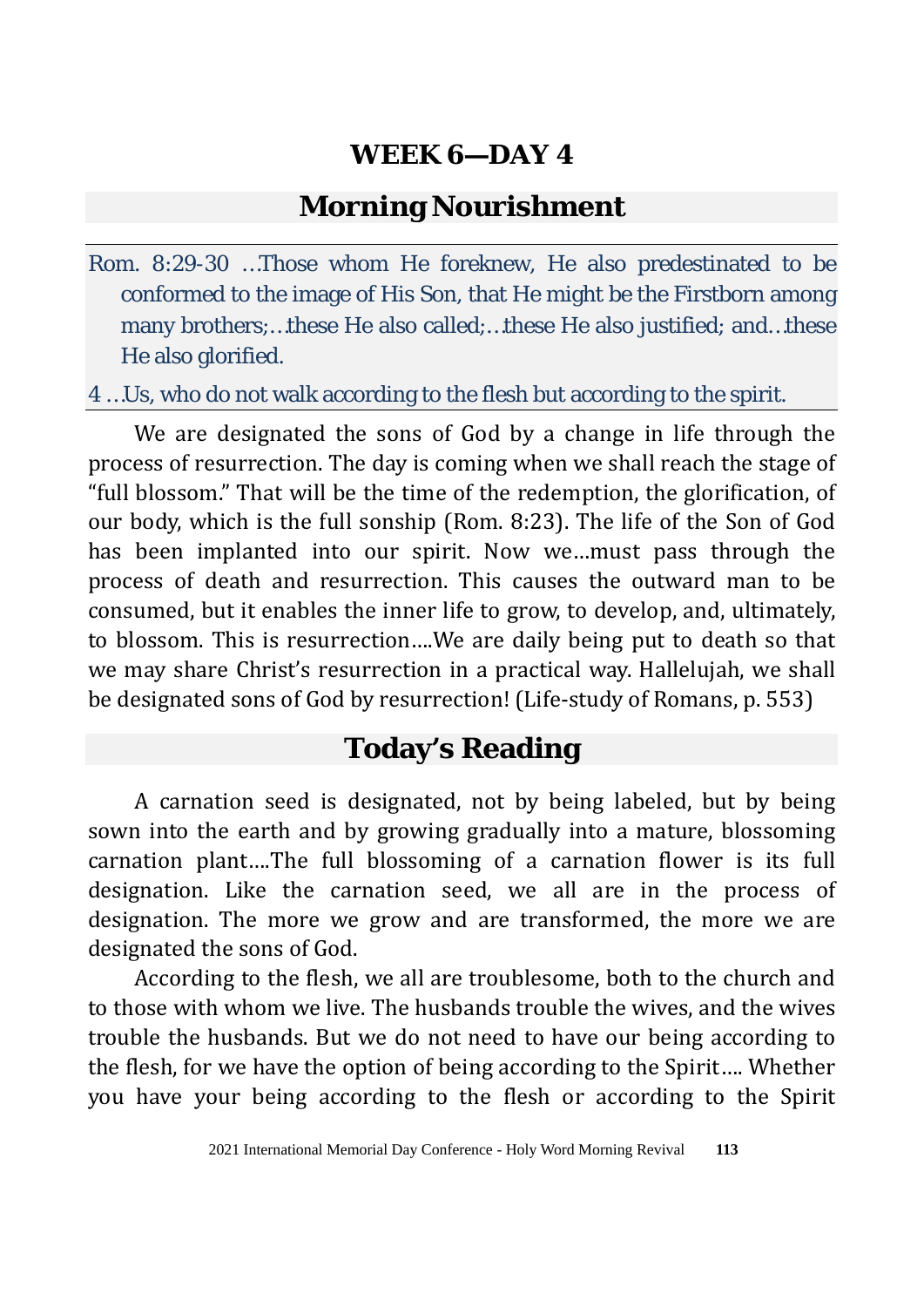depends on the choice you make. By your own will you may decide either to have your being according to the flesh or according to the Spirit. May the Lord be merciful to us so that we may choose to live according to the Spirit. We urgently need to learn how to walk according to the Spirit. If we walk according to the flesh, the church life will be most unpleasant. But if we walk according to the Spirit, the church life will be in the heavens.

The Spirit who dwells in us is the rising-up Spirit and the designating Spirit. Day by day, this Spirit is designating us the sons of God. Most of us today may not have the confidence to say that we are the sons of God. We do not yet have the appearance, the expression, of God's sons…. Nevertheless, we are under the process of designation by resurrection, and, eventually, after we have been fully processed, all will know that we are sons of God. The entire creation is waiting and groaning for this. We also groan because we do not yet have the appearance we should have. We know that we are still short in so many respects and wrong in many things, and we still have failures. But under the Lord's sovereignty, even our failures are used as part of the process…. By our failures, our ugly self is torn down, and the Lord has a greater opportunity to work within us.

Praise the Lord for the divine process!… Not only have we been grafted into Christ that we may have a vital union with Him in His death, but we also enjoy His resurrection.

Designation is by resurrection, which includes sanctification, transformation, conformation, and glorification. All these wonderful things are in the Spirit. By touching the Spirit, we enjoy resurrection and everything included in it. Resurrection is not a matter of doctrine; it is absolutely a matter of touching the Spirit. The most simple way to contact the Spirit is to call on the name of the Lord Jesus. The more we touch the Spirit, the more we enjoy resurrection and the more we are sanctified, transformed, and glorified. (Life-study of Romans, pp. 571-572, 553-554, 582)

Further Reading: Life-study of Romans, msgs. 52-53; CWWL, 1994-1997, vol. 5, "The Vital Groups," chs. 2, 10-11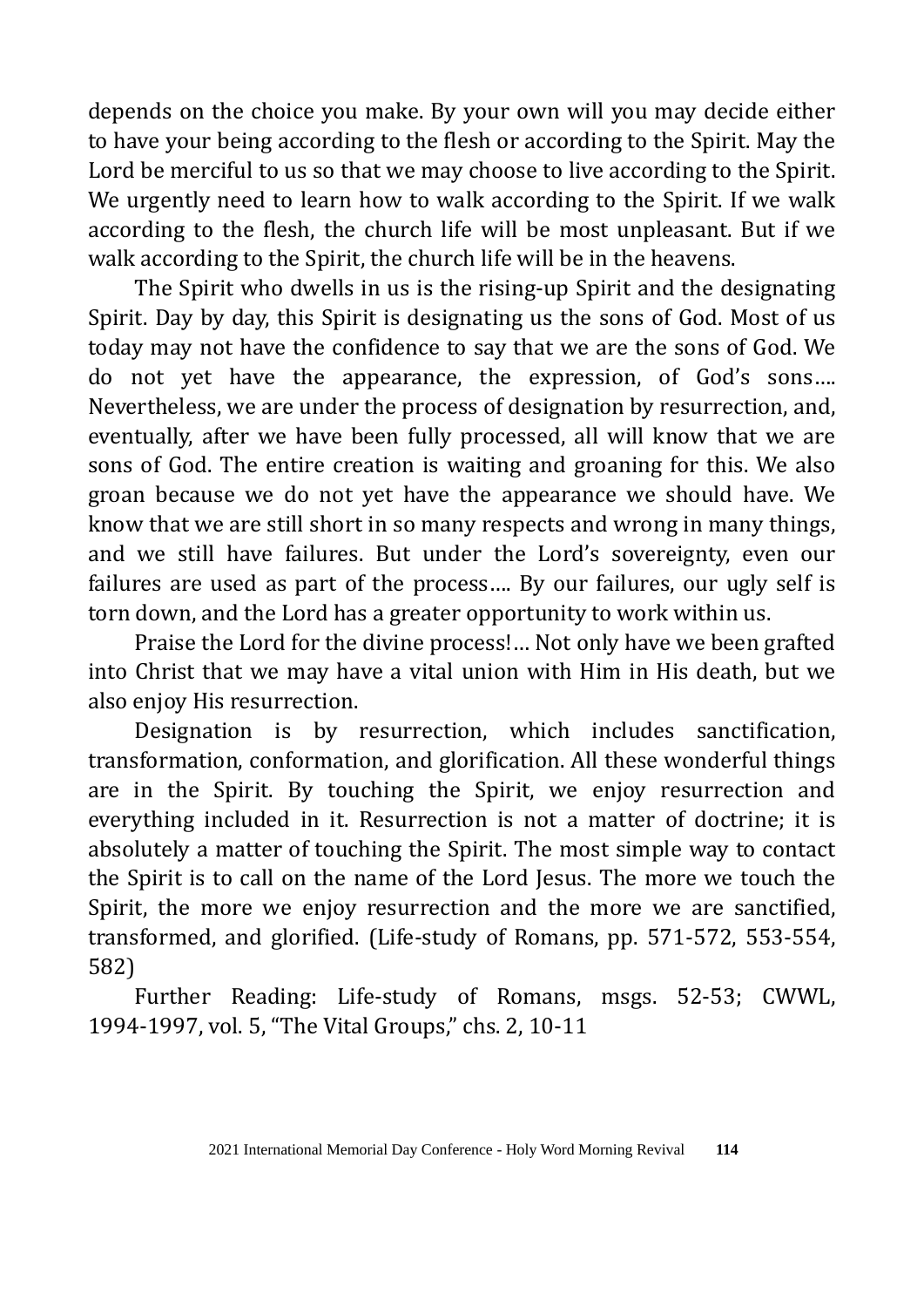## **Morning Nourishment**

- Rom. 12:2 And do not be fashioned according to this age, but be transformed by the renewing of the mind that you may prove what the will of God is…
- 2 Cor. 3:18 But we all with unveiled face, beholding and reflecting like a mirror the glory of the Lord, are being transformed into the same image from glory to glory, even as from the Lord Spirit.

In this process of resurrection there are four aspects: sanctification, transformation, conformation, and glorification. In Romans 12:2 Paul speaks of transformation, saying that we should not be conformed to this age but that we should be transformed by the renewing of the mind. In 8:29 Paul speaks of conformation, and in the next verse, of glorification. Our future glorification will be the ultimate step of resurrection; it is resurrection as applied to the body.

Today our sonship is not yet full. However, it will get fuller and fuller until it reaches the peak at the time of our glorification, when we shall be fully resurrected and designated the sons of God in nature and in appearance. Both in name and in reality we shall be the sons of God in spirit, in soul, and in body. (Life-study of Romans, pp. 554, 556)

## **Today's Reading**

[God is] building Himself in Christ into our being through the metabolic process of transformation [cf. 2 Sam. 7:12-14a].

Because Christ is the Spirit, He can dwell in us, and we can fellowship with Him in our spirit. We should look to Him, behold Him, and reflect Him, opening to Him the three layers of our being—our spirit, our heart, and our mouth. Then we will spontaneously reflect Him as a mirror and gradually be transformed into His glorious image from glory to glory. As a result, we will have the same image that He has [cf. 2 Cor. 3:18]. In this way the Lord Jesus makes us like Him and even makes us Him. When we look unto Him,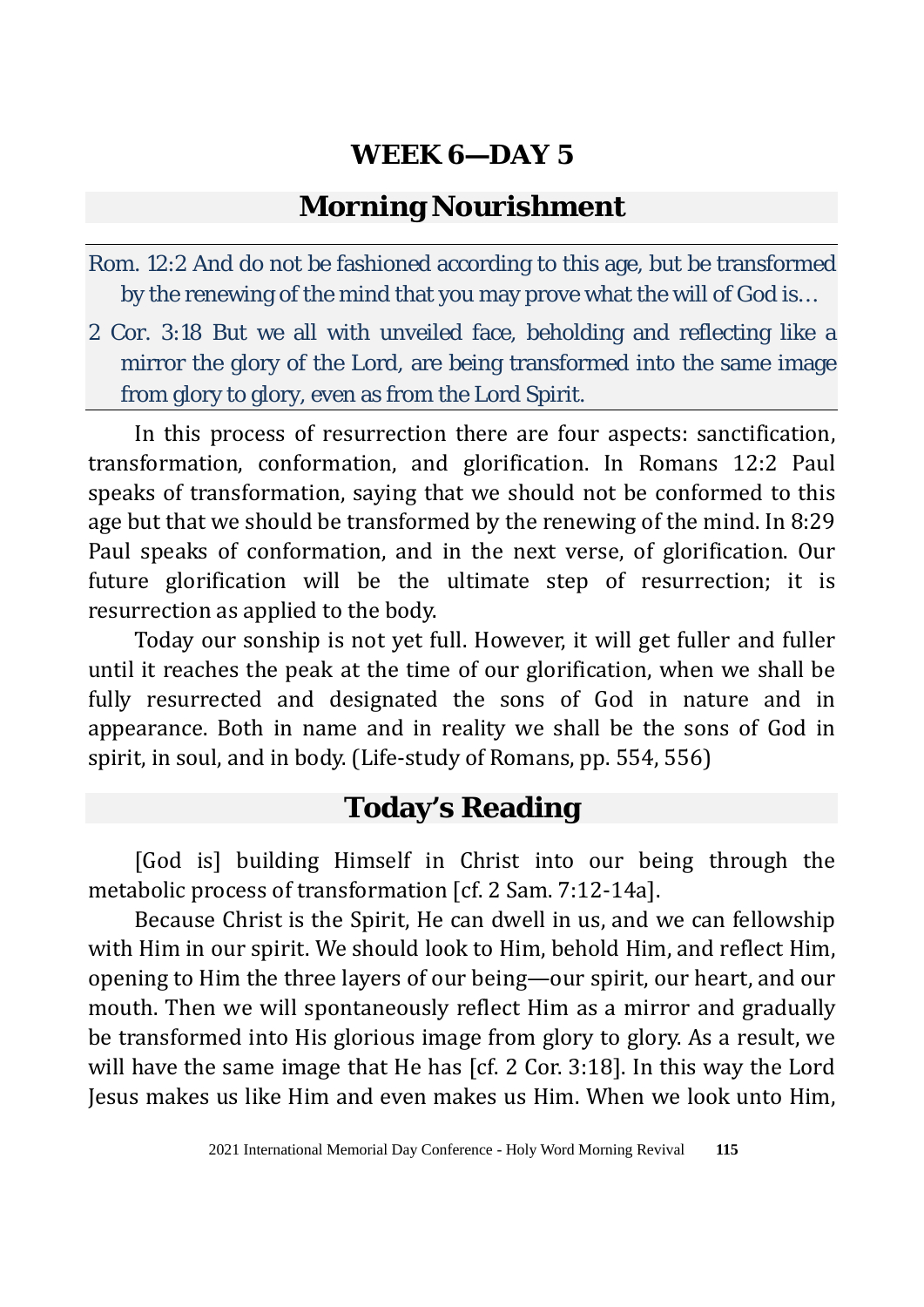He impresses Himself into our being. Then we become His reflection.

Transformation is a metabolic process that changes us by adding some new element into our being and discharging the old element….God's economy is just to work Himself into us that we may experience such a metabolic process of spiritual digestion and assimilation that produces a gradual, intrinsic change in life. God's building Himself into our being is altogether an organic matter. In order for such a building to take place, we need to receive, digest, and assimilate an organic element. Our spiritual food and drink is the organic, pneumatic Christ (John 6:51, 57; 7:37-39), the Christ who is the life-giving Spirit. (Life-study of 1 & 2 Samuel, pp. 171-172)

As such a Spirit He enters into God's chosen people to dispense, to build, Himself as life into their being to be their inner constitution. In this way He makes them God-men, the many sons of God (Heb. 2:10), the mass reproduction of Himself as the firstborn Son of God (Rom. 8:29; 1 John 3:2). Thus, they, the human seeds, become the sons of God with divinity through the metabolic process of transformation….This metabolic process is the building up of the church as the Body of Christ and the house of God…by the building of God into man and man into God, that is, by the constituting of the divine element into the human element and the human element into the divine element. This building will consummate in the New Jerusalem as a great, corporate God-man, the aggregate, the totality, of all the sons of God (Rev. 21:7). (2 Sam. 7:14, footnote 1)

On God's side, the Triune God has been incarnated to be a man; on our side, we are being deified, constituted with the processed and consummated Triune God so that we may be made God in life and in nature to be His corporate expression for eternity. This is the highest truth, and this is the highest gospel. (Life-study of Job, p. 122)

Further Reading: Life-study of 1 & 2 Samuel, msg. 26; CWWL, 1984, vol. 2, "Elders' Training, Book 2: The Vision of the Lord's Recovery," ch. 6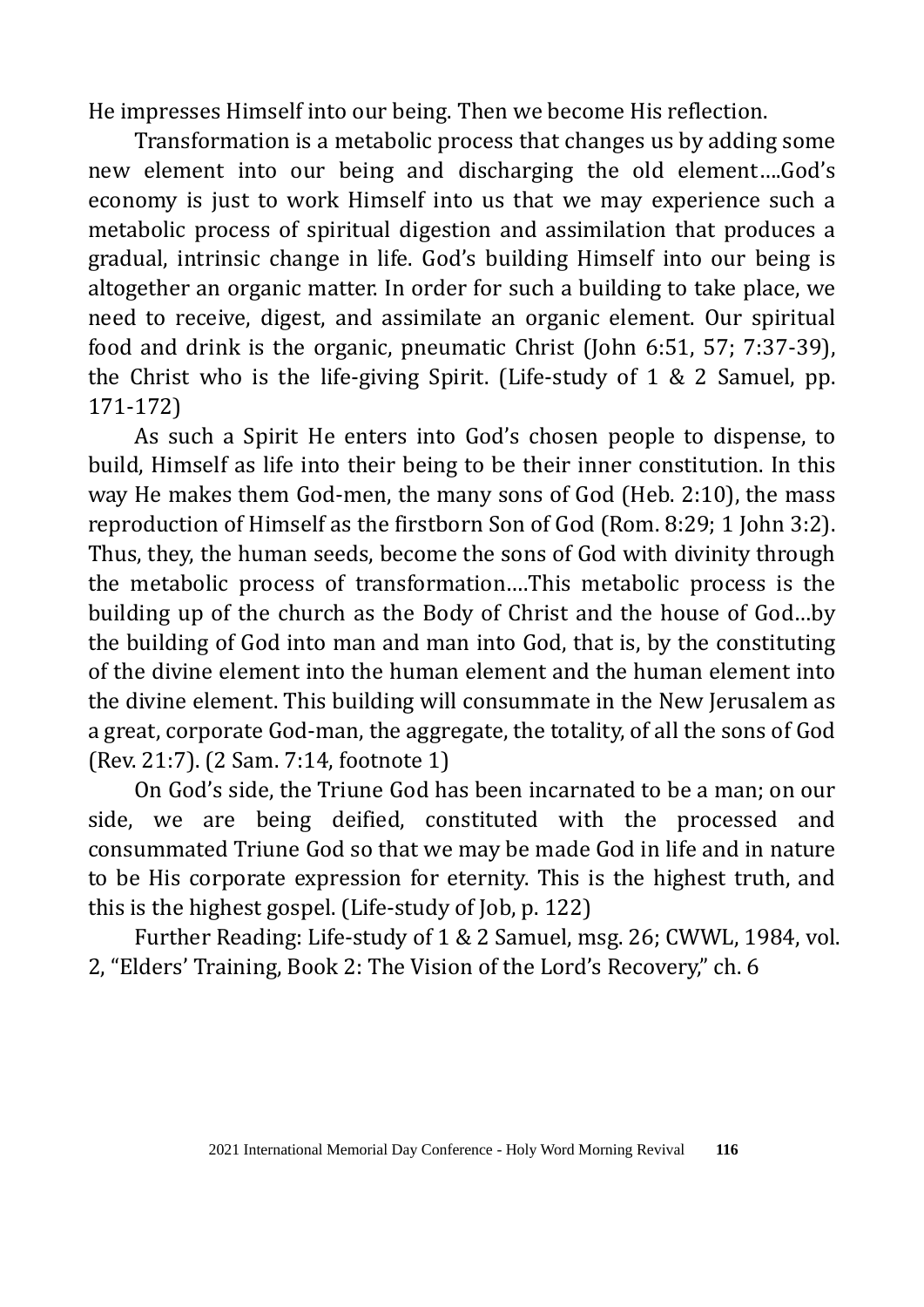## **Morning Nourishment**

- Psa. 119:130 The opening of Your words gives light, imparting understanding to the simple.
- Eph. 3:9 And to enlighten all that they may see what the economy of the mystery is, which throughout the ages has been hidden in God, who created all things.

I have made an attempt to open every book of the New Testament to you, but I have left the further digging to you. I have only "opened up the mine," but I have not dug that much….I picked up the burden to write the expository footnotes for the Recovery Version in order to open each book of the New Testament to the seeking saints. I believe that the Lord will continue this digging work either through you or through some others. After a period of time I believe that many of you will be "good diggers." The intention and the goal of our publishing the Life-study messages is to open up the mine for you to go in and dig. (CWWL, 1984, vol. 2, "Elders' Training, Book 3: The Way to Carry Out the Vision," pp. 311-312)

# **Today's Reading**

If we continue to take our old way, I am afraid that after another ten years we will be in the same condition. We are just giving people a little injection to help them grow in life mainly by inspiration, but no solid truth has been constituted into their being that can remain in their memory and that can be presented to others in a proper doctrinal way. By taking the way that we have taken, we have lost the nature of the testimony of Jesus, which must be a constitution of the proper truth that produces a proper daily living. If the saints are not properly constituted with the truth, they cannot live a proper life. If they live only by inspiration and not by the constitution of the truth, I do not trust in that kind of living to be a testimony of the Lord.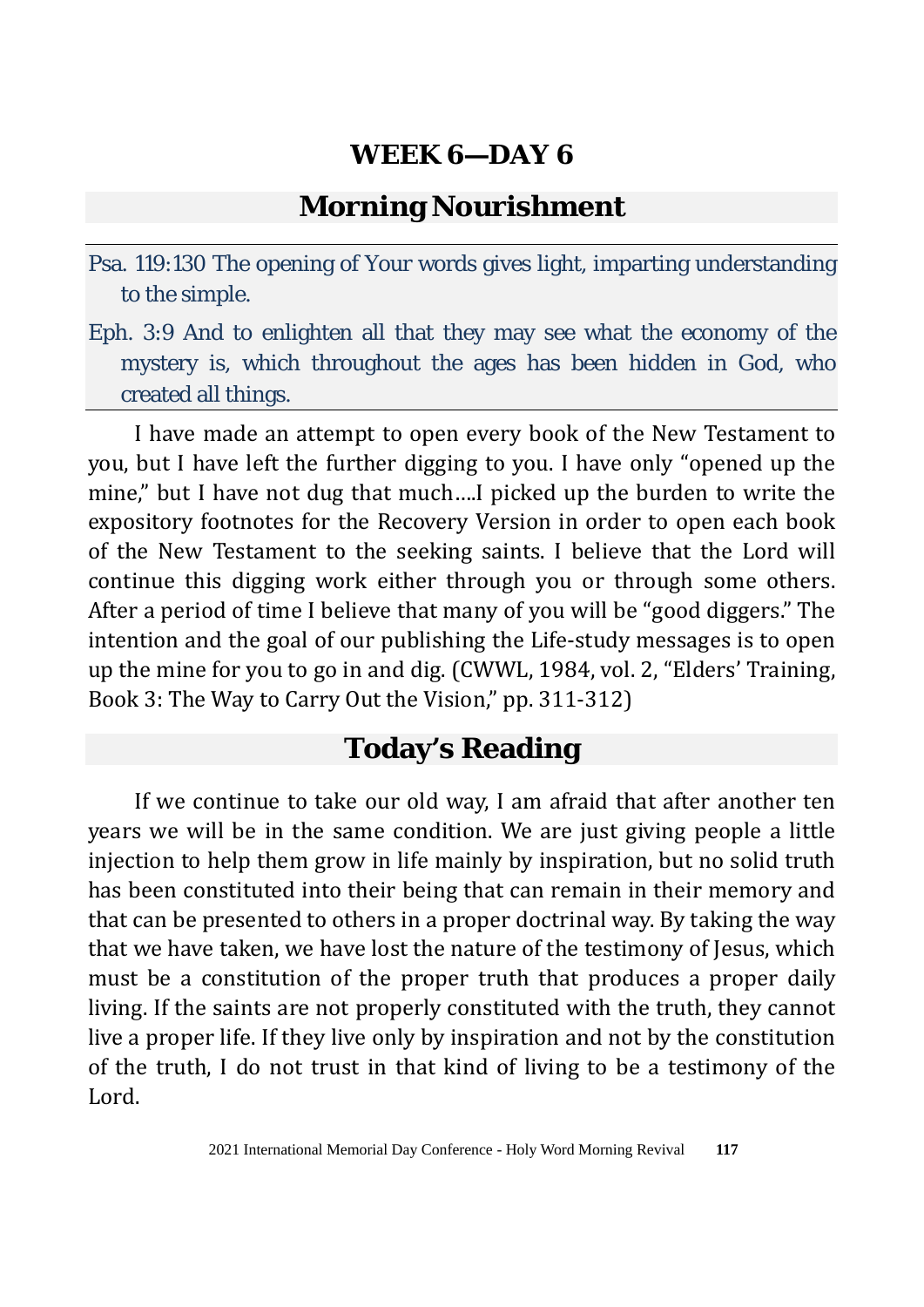We must educate our spiritual children. We should not only help them grow in life but should also help them to be educated and built up in the proper knowledge of the truth…. If all the saints could go through the entire New Testament and the Life-studies with the Recovery Version and the footnotes in five years, I would worship the Lord. This would be wonderful.

The elders have to endeavor to get into the truth. Do not excuse yourself by saying that you are too old. Even at the age of eighty I spend a certain time every day in the Word. If I can make it, so can you. It all depends upon whether or not we have the heart…. All of us elder brothers need to get ourselves saturated, soaked, and constituted with this basic knowledge of God's Word. I must testify that I love God's Word. God is Spirit, and God is life. The Spirit is in the Word, and the Word is life.

I propose that you study the Bible with an opener, with a help. All of us who have some experience with the Life-study messages know that they may be considered as the best help. They are the most availing and prevailing key to open up the New Testament to all of us. We must remember that at the beginning of any endeavor we always feel awkward and not so successful. However,… if we keep endeavoring to get into the truth, I believe the result that will issue will be very promising.

We should encourage the saints to have a private time in the Lord's Word and… do this as a proper rule of their daily life. Regardless of how busy or how tired we are, we can reserve thirty minutes a day for a time with the Lord in the Word…. If there is the will, there is the way. To save half an hour among twenty-four hours is not a hard thing. If the saints could practice spending one hour or more in the Lord's Word, this would be wonderful, but at least we should encourage them to give half an hour to the Lord every day….We all can realize what a blessing this will be, and I believe that this will make the Lord very pleased. (CWWL, 1984, vol. 2, "Elders' Training, Book 3: The Way to Carry Out the Vision," pp. 356-359)

Further Reading: CWWL, 1984, vol. 2, "Elders' Training, Book 3: The Way to Carry Out the Vision," chs. 9-13; Life-study of Ezra, msg. 5; Life-study of Nehemiah, msgs. 3, 5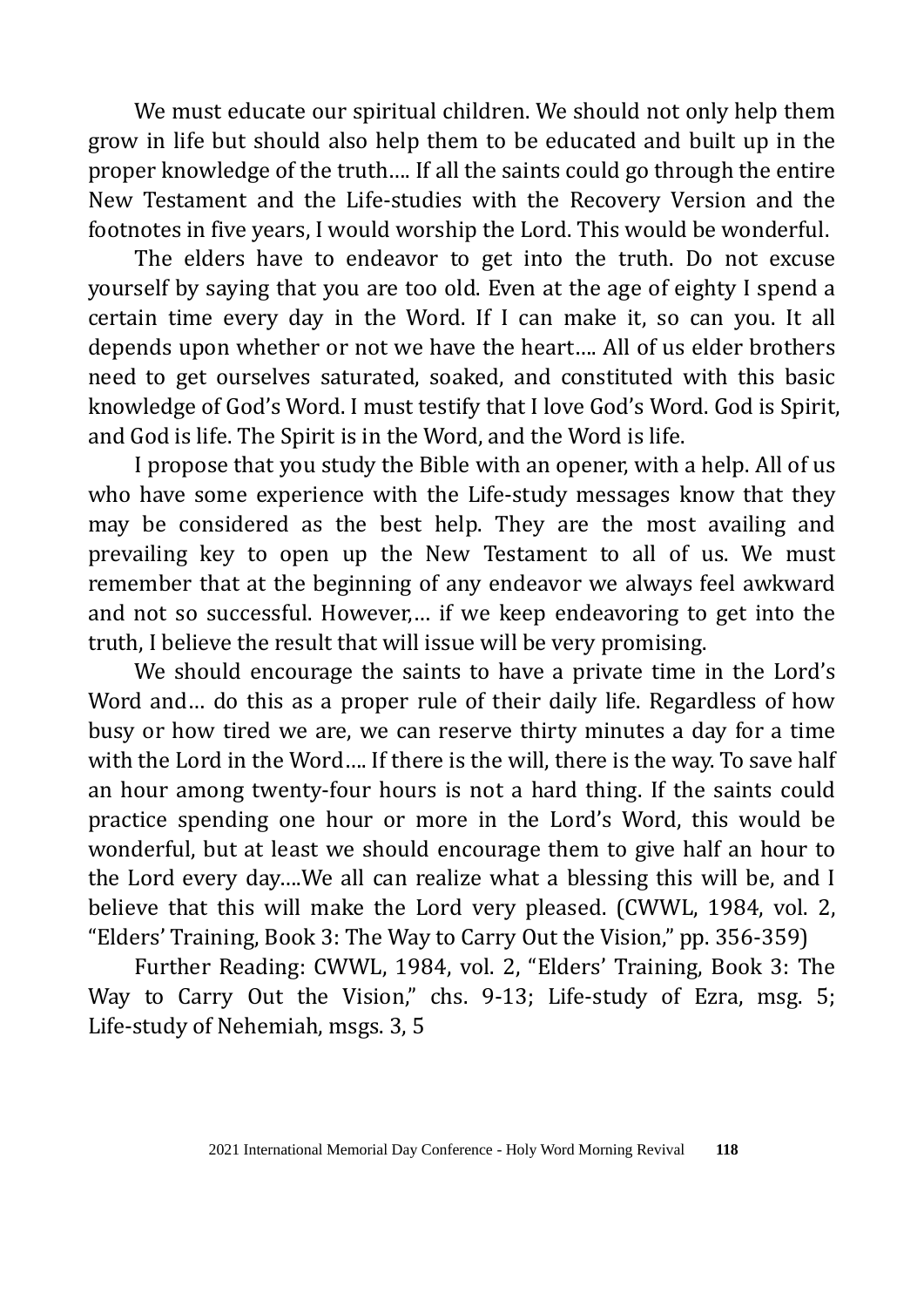# **‹‹ WEEK 6 — HYMN ››**

**Hymns, #948 Mystery hid from ages now revealed to me** 

Hope of Glory — Christ in Me

1 Myst'ry hid from ages now revealed to me, 'Tis the Christ of God's reality. He embodies God, and He is life to me, And the glory of my hope He'll be. *Chorus*  Glory, glory, Christ is life in me! Glory, glory, what a hope is He! Now within my spirit He's the mystery! Then the glory He will be to me. 2 In my spirit He regenerated me, In my soul He's now transforming me. He will change my body like unto His own, Wholly making me the same as He. 3 Now in life and nature He is one with me Then in Him, the glory, I will be; I'll enjoy His presence for eternity With Him in complete conformity.